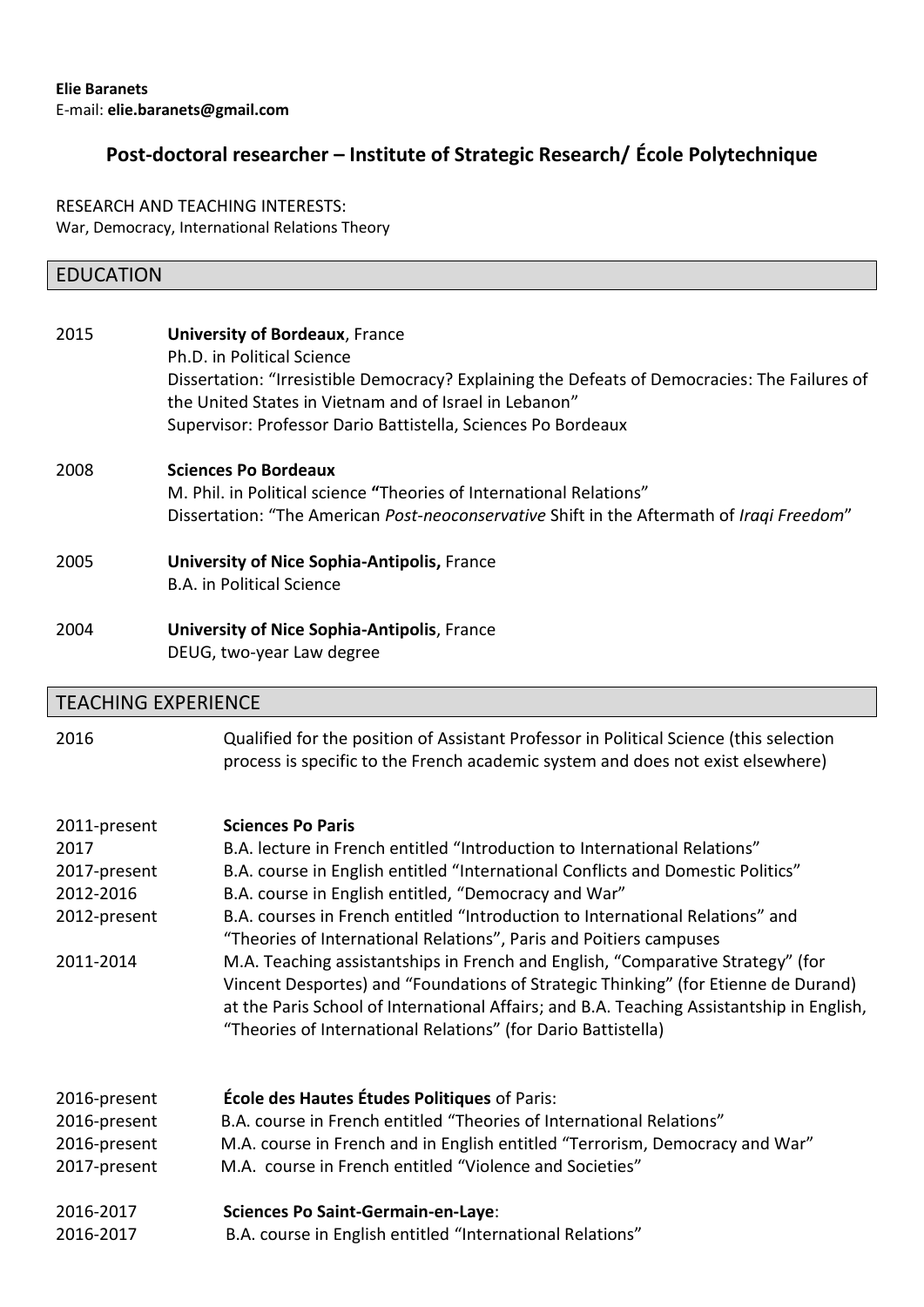| École Supérieure du Commerce Extérieure of Paris:<br>M.A. course in English entitled "Trade and International conflicts"<br>B.A. course in English entitled "An Internal Look on Foreign Affairs"<br>B.A/M.A. course in French entitled "U.S. Foreign Policy"<br>B.A/M.A. course in French entitled "Culture, Football and Society"<br>B.A course in English entitled "Contemporary International Relations"<br>B.A/M.A. course in French entitled "Contemporary Strategic Issues" |
|------------------------------------------------------------------------------------------------------------------------------------------------------------------------------------------------------------------------------------------------------------------------------------------------------------------------------------------------------------------------------------------------------------------------------------------------------------------------------------|
| <b>European Business School of Paris:</b><br>MBA course in English entitled "Organizational Theory"                                                                                                                                                                                                                                                                                                                                                                                |
| <b>Audencia of Nantes:</b><br>B.A. course in French entitled "World Order and Globalization" (French) and<br>"Geopolitical Challenges in a World of Exchanges" (French), collaboration                                                                                                                                                                                                                                                                                             |
| Other experience:<br>Summer programs for the Paris School of Business, Oral entrance examinations for<br>ESCE and HEIP, mentoring students for interuniversity and international competitions<br>Private tutoring for professionals and high-school students in History, Geography,<br>English, Social sciences and Methodology                                                                                                                                                    |
|                                                                                                                                                                                                                                                                                                                                                                                                                                                                                    |

### Research

#### **Book:**

*How to Lose a War. A Theory of Democratic Circumvention*, CNRS Editions, 2017 (French)

#### **Articles in peer-reviewed journals:**

"Tocqueville on War and Peace: An Unknown Legacy", *The Tocqueville Review*, 37 (2), 2016 (French)

"The Rationalization of International Conflicts: Unveiling Bruce Bueno de Mesquita's Approach", *Dynamiques Internationales*, Varia, 8, December 2015 (French)

"Who Benefits from Time? A Critical Analysis of the Use of Time in War Studies", *Temporalités*, 21, 2015 (French)

#### **Book chapters:**

"The Strength of Democracy" in S. Chalmin (ed.), *To Win a War Today: On Nation, On State and On Its Armies*, Paris: Economica, 2013, pp. 79-94 (French)

"Democratic Practices in Times of War" in J.-V. Holeindre et G. Murat (eds.), *Democracy and War in the XXI Century. From Democratic Peace to Irregular Warfare*, Paris: Hermann, 2012, p. 169-175 (French)

#### **Articles in non peer-reviewed journals:**

"Rolling Thunder" or How Washington resorts to the Use of Force, *Penser les ailes françaises,* 36, 2018, p. 66-77, (French)